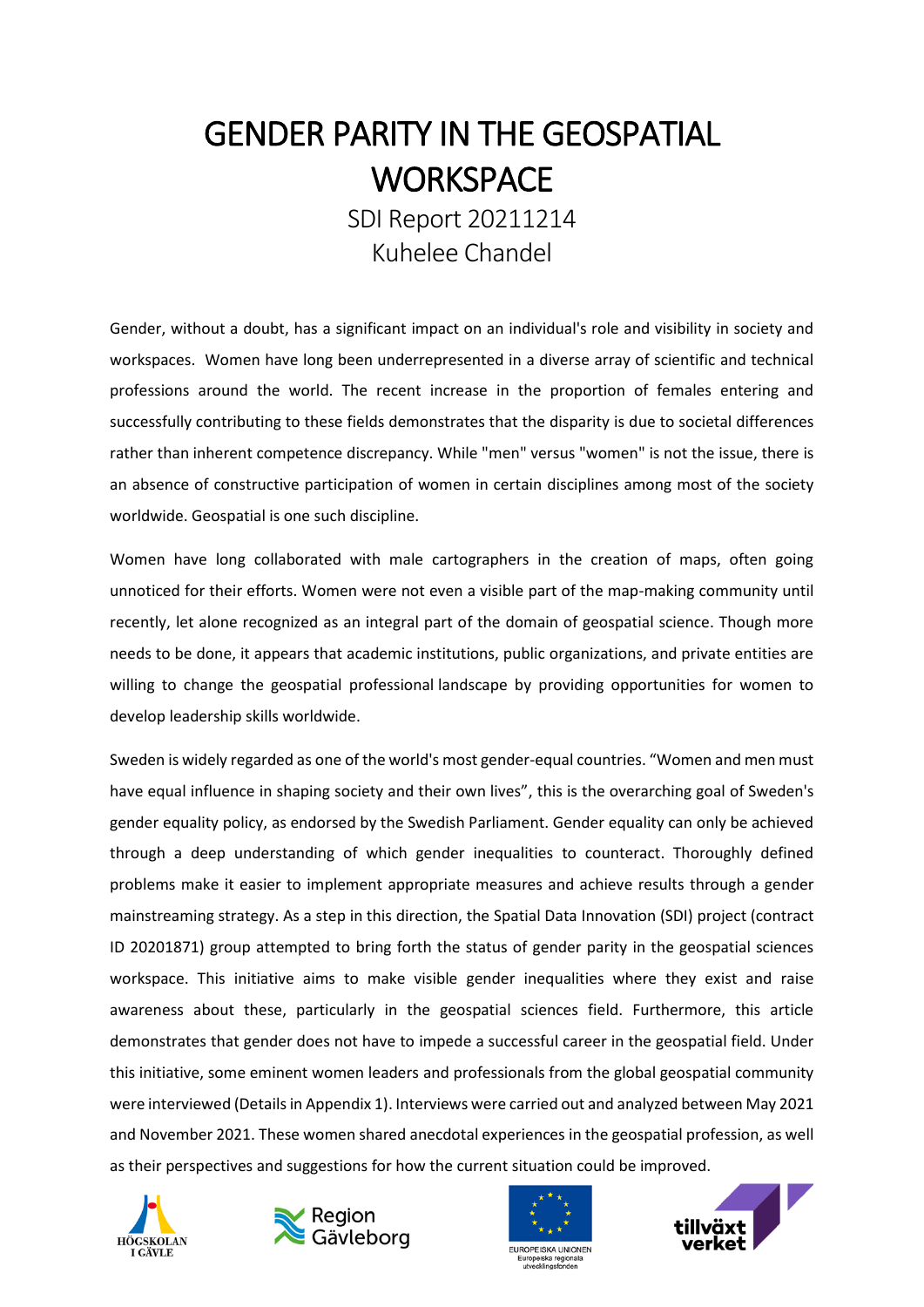#### WOMEN IN GEOSPATIAL, WHY SO FEW?

Women make up only 28% of the workforce in science, technology, engineering, and math (STEM), according to the American Association of University Women, and men vastly outnumber women majoring in most STEM fields in academics too. Is this the case in the geospatial domain as well? Inferences drawn from speaking to our respondents indicate that in general women are significantly underrepresented in the geospatial field. Most of these women also feel that there exists a definite glass ceiling in the geospatial workspace. According to **Agneta Engberg** (Chair ISO/TC 211 Geographic Information/ Geomatics), "It might be hard to assess how much more of a glass ceiling exists in this field than other fields of science and technology." Agneta went on to say that while the gender gap exists, it varies from organization to organization. She stated that, while it is not as noticeable at Lantmäteriet, Sweden, where there are many women in prominent positions, it is not the case at her international technical committee, where there is a significant underrepresentation of women, particularly in leadership roles. **Marie Haldorson** (Director at Statistics Sweden & Member of the Swedish Geospatial Data Advisory Board) feels that this gap seems to be more prominent in the technical geospatial areas than in the domain such as the likes of political science. She also cited the example from her experience of working at the United Nations, which has an equal representation of men and women in leading positions. Another interviewee, **Dr. Nadine Alameh** feels there's a lack of role models in this field. As the CEO of the Open Geospatial Consortium, Nadine frequently found herself as the only female in leadership meetings and believes that the glass ceiling becomes even more prominent in leadership positions, where the conversations are still "male-centric," as she put it.

Besides that, marginalization appears to be even more prevalent in the field of land surveying. According to a November 2019 article published by The Royal Institution of Chartered Surveyors (RICS), the percentage of women entering the surveying profession was 31%. In her discussions with us, **Dr Blaženka Mičević** , founder of AGRODET Ltd, a land surveying and land management company in Croatia, and a member of the Council of European Geodetic Surveyors, stated that women are significantly under-represented in surveying in most countries. Dr Micevic also observed that there is a persistent wage disparity between men and women in jobs in geodesy, as well as an unequal starting position for male and female surveyors. She reflected similar thoughts as with Dr. Alameh that there aren't enough women in positions of power, particularly female surveyors who could serve as role models for young people.







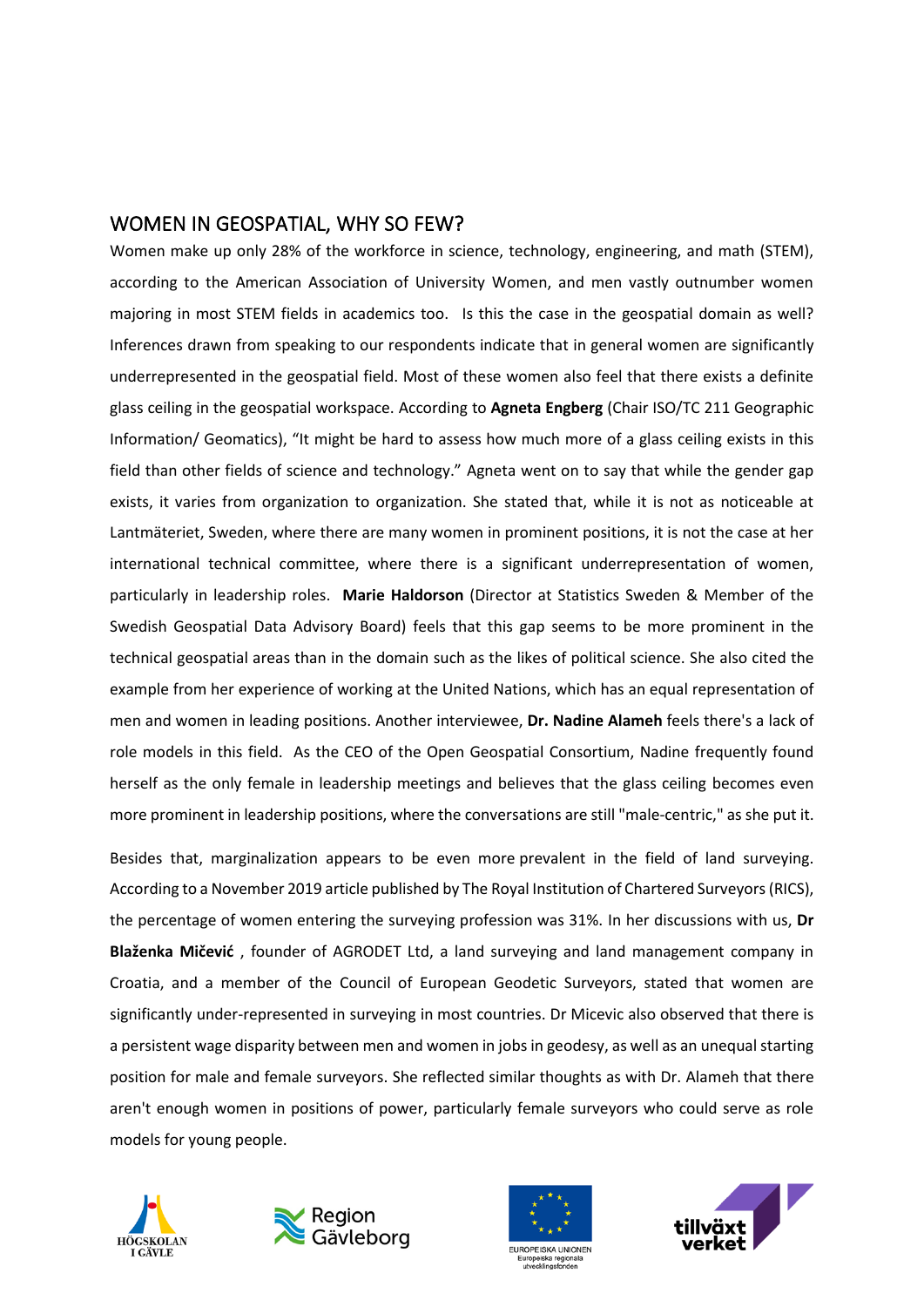## WHAT ARE THE PRIMARY FACTORS THAT CONTRIBUTE TO GENDER GAPS IN THE GEOSPATIAL COMMUNITY?

So, why is there such a gender disparity in this field? Concerning the reasons for the current gender imbalance, the interviewees believe it stems primarily from one or more of the following: a natural inherent perception, innate gender differences, and a society that does not view geospatial sciences as an appropriate field of work for women, let alone positions of authority. **Barbara Ryan**, Executive Director of the World Geospatial Industry Council, believes that one of the reasons for the lack of enthusiasm for the geospatial field is a lack of awareness about the subject at the early education level. Barbara shared her thoughts on her overall career in the geospatial domain, particularly her time as Director of the GEO secretariat, and how she noticed a tendency among women to underestimate their abilities and treat well-deserved opportunities as if they were "a gift from the universe." She believes that such mindsets often prove to impede women's advancement as they move up the professional ladder further. Dr. Mičević , speaking specifically about the field of geodesy and surveying also stated that fewer girls choose this occupation because it is perceived as a "male" occupation. She also mentioned that there is a widespread belief in society that working conditions in the field surveying profession are better suited to men than to women, which leads to fewer women pursuing geodesy or land surveying as a career. Another point raised by Dr. Nadine is that females are frequently viewed as a burden to organizations because of their family and reproductive roles as well as their primary caregiver responsibilities. However, this is not a problem that only affects women in the geospatial domain; it is a problem that affects women in almost all professions around the world.

On this subject, **Agneta Engberg** stated that even though she has never faced a personal or tangible disadvantage as a woman in her over 40 years of professional experience, she, however, has been repeatedly reminded that different personalities have different advantages. This becomes more apparent as one advances in their professional life. Of course, the diverse personality aspect and the female aspect may indeed be difficult to distinguish because females are generally thought to be less forward and pushy than men. She expresses her concern about this and believes that employers do not yet value diversity as a benefit.

### CLOSING THE GAP! HOW?

"Achieving gender equality requires the engagement of women and men, girls and boys. It is everyone's responsibility." This famous quote by former United Nations Secretary-General Ban Ki-Moon holds true in the current situation as well. Similarly, the all-women stereotype is no longer viable when it comes to gender disparities; men's participation in achieving cultural change is critical. As eloquently expressed by Denise McKenzie, Chair of the Association for Geographic Information's Board







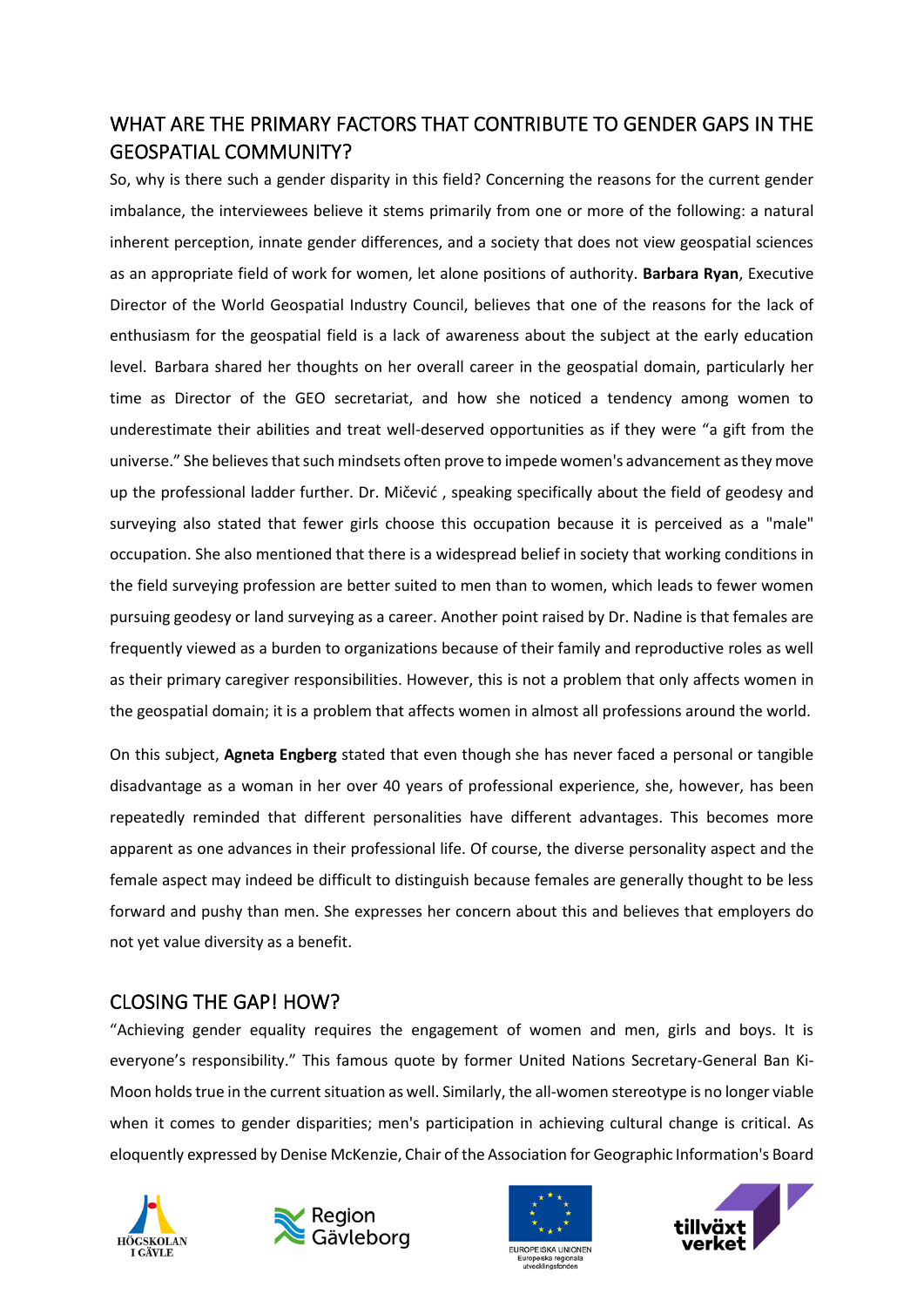of Directors, "a gender-equal society workspace is one in which the concept of 'gender' does not exist: one in which everyone is free to be themselves." Also, most respondents agreed that mentoring is an important element in combating gender disparity in the workplace. It was their opinion that mentors play an important role in professional advancement and that organizations must understand how to effectively build mentorship programs while attempting to recruit and retain a diverse pool of employees. Identifying "role models," such as female experts or managers, and not being afraid to contact them for advice, or more formally asking for a mentor, according to Marie Haldorson is critical for women.

Another step required to close this gap, as mentioned by Dr. Mičević , is to highlight gender stereotypes and biases, such as the wage disparity between men and women, which affect early perceptions of professions and thus professional vocations. Our interviewees suggested several steps that could be taken to promote gender parity in the geospatial sector. Increased public awareness and enthusiasm for this field are required. Many women are unaware that geospatial careers can provide them with exactly the opportunities they're looking for in their lives! Following that, it is critical to reducing the socialization of girls and boys into traditional gender roles by their parents and other adults. Even today many young women and girls have a difficult time visualizing themselves in careers in the geospatial field particularly field jobs. As a result, it is critical to provide role models who will remind these women that they can have a career in these fields if they so choose. One way of accomplishing this is by establishing a mentoring network and a mentoring program. In addition, policy programs to promote gender diversity should be established in both the public and private sectors.

## IN THE END, WHAT'S THE TAKEAWAY FROM ALL OF THIS?

Ensuing discussions with some of the most accomplished women in geospatial technology, it became clear that, while there is an evidential underrepresentation of women in geospatial, this may vary in specific segments and positions and particularly in leadership roles. Regarding the reasons for this gender disparity, four main patterns emerge from our conversations with some of the prominent women in the geospatial profession. First, there is a persistent belief that men are "technically" superior and innately better suited to such fields than women. A second theme concerns girls' lack of interest in geospatial jobs. The third theme is the general workplace, with issues ranging from worklife balance to bias. The fourth key dimension is stereotypes and educational differences, which contribute to the lack of women in this field.